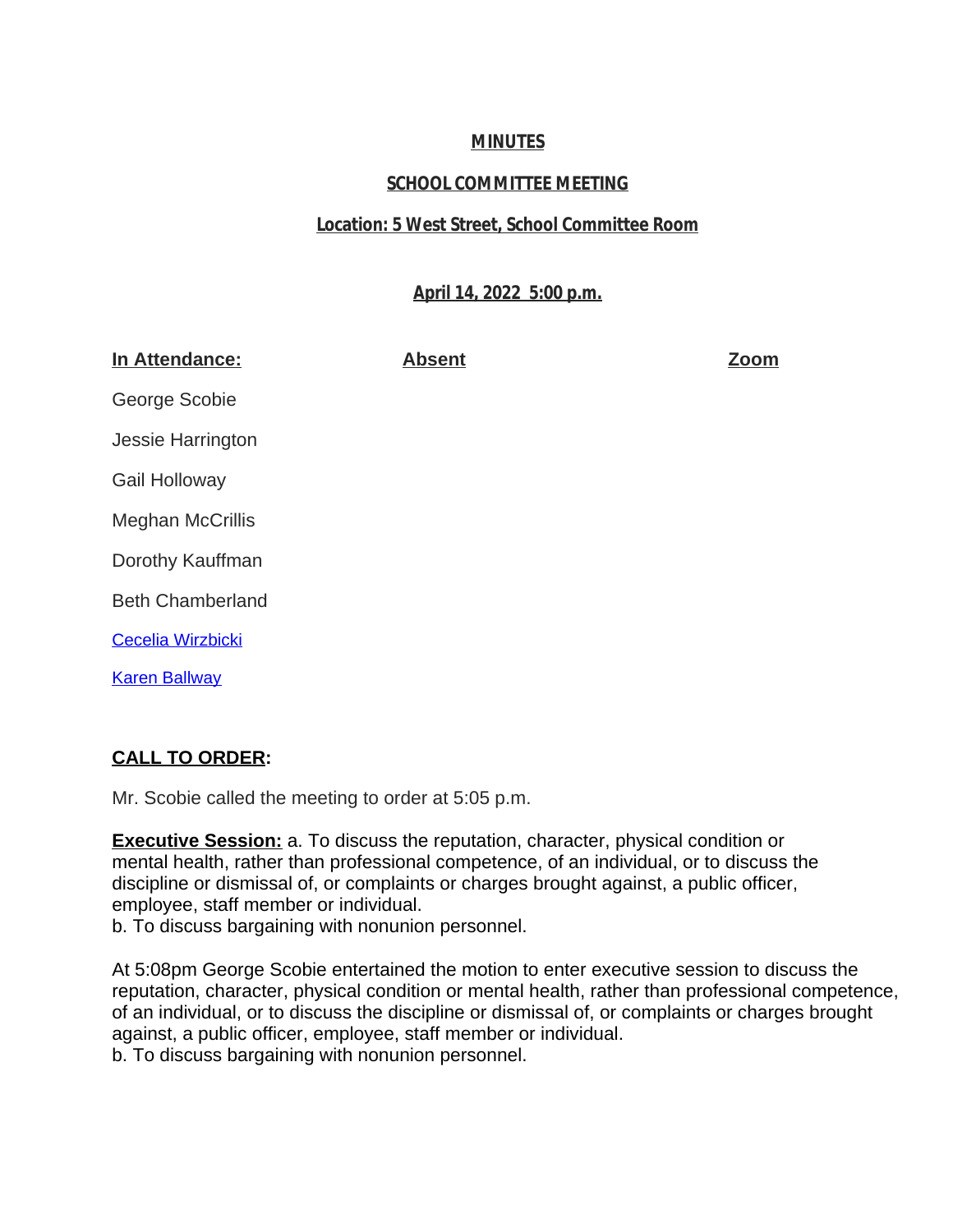Meghan McCrillis made the motion to enter executive session to discuss the reputation, character, physical condition or mental health, rather than professional competence, of an individual, or to discuss the discipline or dismissal of, or complaints or charges brought against, a public officer, employee, staff member or individual.

b. To discuss bargaining with nonunion personnel. Dottie Kauffman seconded the motion, it was unanimously approved.

Returned to open session at 5:48pm.

## **CITIZENS' COMMENTS:** None

## **SPECIAL RECOGNITIONS:** None

**Minutes:** None

## **STUDENT REPRESENTATIVES REPORT:** None

### **SUPERINTENDENT'S REPORT:** None

### **UNFINISHED BUSINESS:**

### **Update on Superintendents' Status**

George Scobie stated the committee had received a letter of resignation from Dr. Handfield on April 11, 2022. George stated he would entertain a motion to accept his resignation.

Meghan McCrillis made the motion to accept the resignation of Dr. Handfield. Gail Hollway seconded the motion. It was unanimously approved.

Gail Holloway said she was in favor of Casey doing whatever was in his best interest for his health.

George Scobie said he was grateful for the years of service Casey provided at AHS and through COVID. His heart is Auburn and he will be missed.

Jessie Harrington, Dottie Kauffman and Meghan McCrillis all wished Casey well.

Karen Ballway said, On behalf of the Auburn Education Association we would like to publicly thank Casey Handfield for his service and dedication to the students and staff of the Auburn Public Schools. We look forward to working with Dr. Chamberland and the school committee to find the next superintendent.